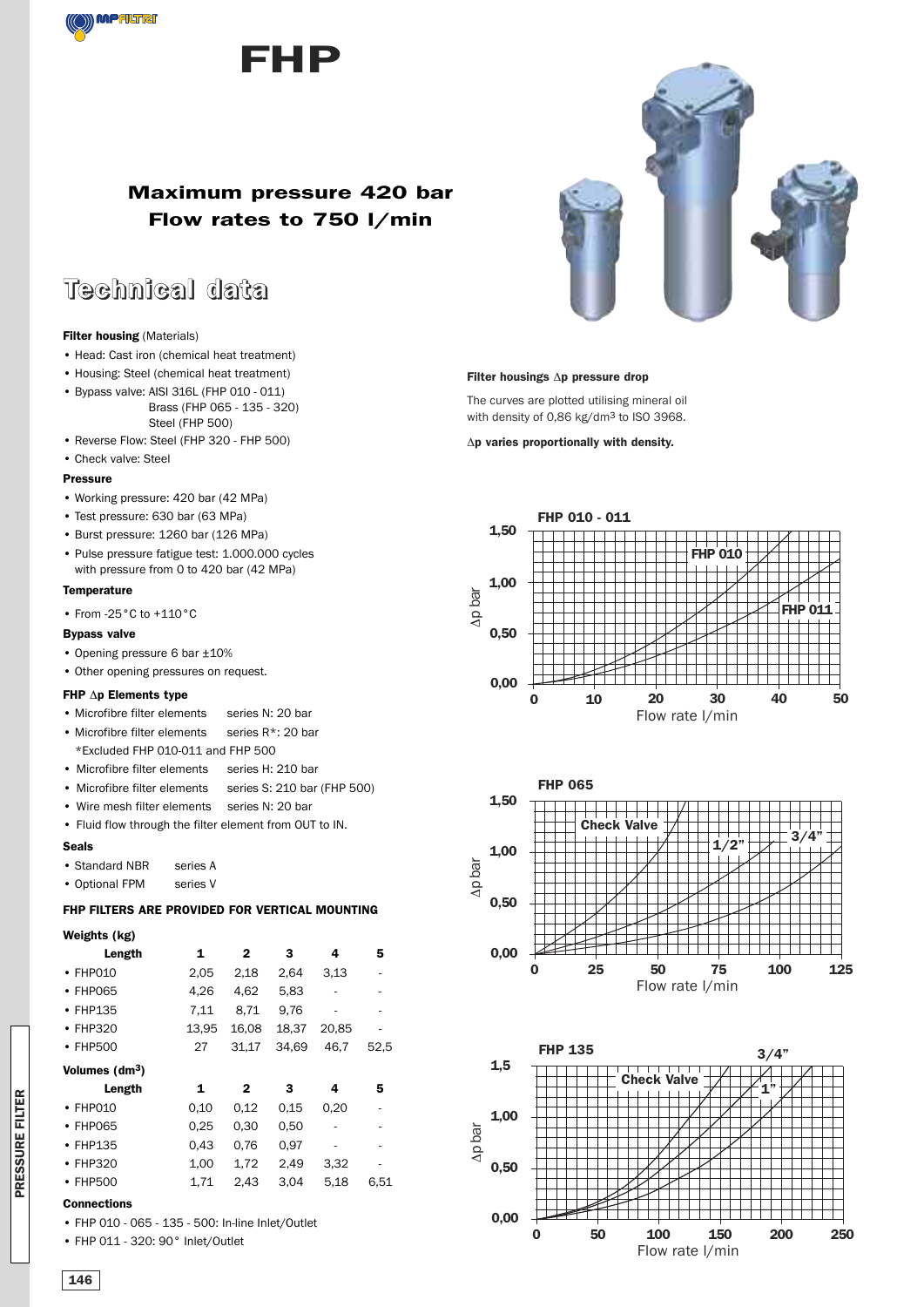

**P RES S U RE FILTER**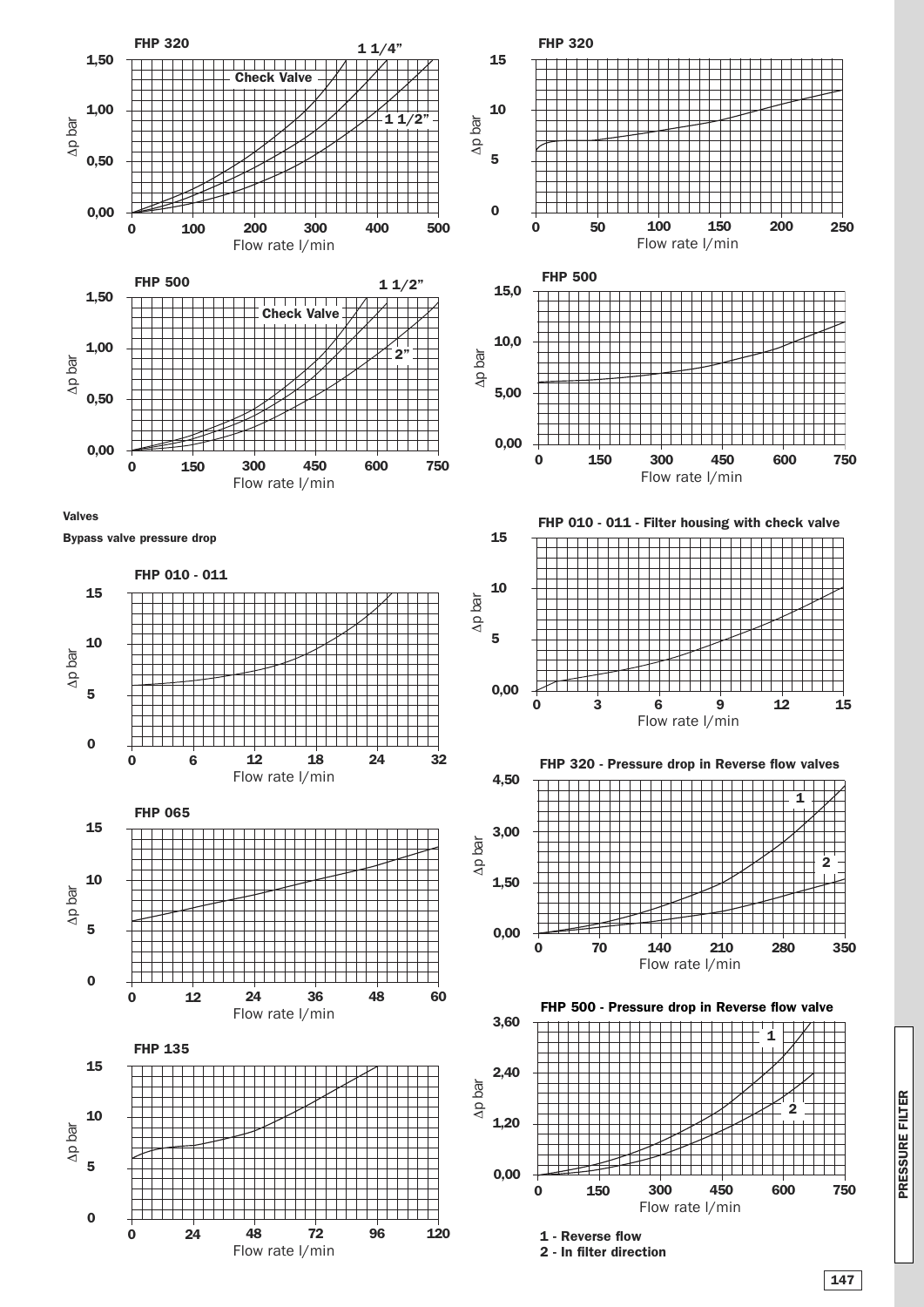#### **Recommended maximum flow rate**

- Pressure drop of filter assembly equal to Δp 1,5 bar.
- Oil kinematic viscosity 30 mm2/s (cSt).
- Density 0,86 kg/dm3.
- Connections of filter under test G 3/4".

- Connections of filter under test FLANGE 2" SAE 6000 PSI (only for FHP 500).

|                |                                            |    |                 | <b>Filtration</b> |                              |    |    |
|----------------|--------------------------------------------|----|-----------------|-------------------|------------------------------|----|----|
|                | Length $A03   A06   A10   A16   A25   M25$ |    |                 |                   |                              |    |    |
| <b>FHP 010</b> |                                            |    | 6               | 8                 | 9                            | 11 | 15 |
|                | $\mathcal{P}$                              | 6  | 8               | 16 <sup>1</sup>   | 18 <sup>1</sup>              | 22 | 25 |
|                | 3                                          | 11 | 14              | 20                | 25                           | 28 | 30 |
|                |                                            | 15 | 18 <sup>1</sup> |                   | $23 \mid 28 \mid 32 \mid 36$ |    |    |
|                |                                            |    |                 |                   |                              |    |    |

**Serie N - Flow rate l/min**

|                |                |                         |                           | <b>Filtration</b> |    |    |    |  |
|----------------|----------------|-------------------------|---------------------------|-------------------|----|----|----|--|
|                | Length         | A03 A06 A10 A16 A25 M25 |                           |                   |    |    |    |  |
| <b>FHP 011</b> | 1              | $\overline{4}$          | 6                         | 8                 | 9  | 11 | 15 |  |
|                | $\overline{2}$ | 6                       | 9                         | 16                | 18 | 23 | 30 |  |
|                | 3              | 11                      | 15                        | 22                | 26 | 31 | 35 |  |
|                | 4              | 15                      | 20                        | 28                | 31 | 35 | 40 |  |
|                |                |                         | Serie N - Flow rate I/min |                   |    |    |    |  |

|                |                                |    |                 | <b>Filtration</b>         |    |                 |     |
|----------------|--------------------------------|----|-----------------|---------------------------|----|-----------------|-----|
|                | Length A03 A06 A10 A16 A25 M25 |    |                 |                           |    |                 |     |
|                |                                |    |                 |                           |    |                 |     |
| <b>FHP 065</b> | $\mathbf{1}$                   | 24 | 32 <sup>1</sup> | $55 \mid$                 | 60 | 88              | 105 |
|                | $\mathcal{P}$                  | 33 | 50              | 70                        | 78 | 102             | 110 |
|                | З                              | 60 | 70              | 100                       |    | 106   118   120 |     |
|                |                                |    |                 | Serie N - Flow rate I/min |    |                 |     |

|                |                                |     |                           | <b>Filtration</b> |                             |  |
|----------------|--------------------------------|-----|---------------------------|-------------------|-----------------------------|--|
|                | Length A03 A06 A10 A16 A25 M25 |     |                           |                   |                             |  |
| <b>FHP 135</b> | $\mathbf{1}$                   | 67  | 71 l                      |                   | 110   120   155   180       |  |
|                | $\mathcal{P}$                  | 105 |                           |                   | 110   138   142   180   205 |  |
|                | 3                              | 138 |                           |                   | 140   175   179   190   210 |  |
|                |                                |     | Serie N - Flow rate I/min |                   |                             |  |

|                |              |                         |                                   | <b>Filtration</b> |  |  |
|----------------|--------------|-------------------------|-----------------------------------|-------------------|--|--|
|                | Length       | A03 A06 A10 A16 A25 M25 |                                   |                   |  |  |
| <b>FHP 320</b> | $\mathbf{1}$ |                         | 126   139   230   270   320   410 |                   |  |  |
|                | 2            |                         | 248   270   365   380   420   430 |                   |  |  |
|                | 3            | 310                     | 340   410   420   430   440       |                   |  |  |
|                | 4            |                         | 345   360   415   430   440   450 |                   |  |  |
|                |              |                         | Serie N - Flow rate I/min         |                   |  |  |

|                |        |     |                         | <b>Filtration</b>         |     |         |                                   |
|----------------|--------|-----|-------------------------|---------------------------|-----|---------|-----------------------------------|
|                | Length |     |                         |                           |     |         | A03   A06   A10   A16   A25   M25 |
| <b>FHP 500</b> | 1      |     | 280 320 425 450 495 720 |                           |     |         |                                   |
|                | 2      | 340 |                         | 375 385 495 550           |     |         | 730                               |
|                | 3      | 435 |                         | 460   570   575   620     |     |         | 740                               |
|                | 4      | 480 | 540                     | 600                       | 610 | 640     | 745                               |
|                | 5      | 540 | 560                     | 625                       |     | 640 675 | 750                               |
|                |        |     |                         | Serie N - Flow rate I/min |     |         |                                   |

|   | 3  |    | 6  |    | 8                                                                                 |
|---|----|----|----|----|-----------------------------------------------------------------------------------|
| 2 | 5  | 6  | 13 | 16 | 20                                                                                |
| 3 | 10 | 13 | 18 | 20 | 26                                                                                |
|   | 11 |    |    |    |                                                                                   |
|   |    |    |    | 15 | <b>Filtration</b><br>Length $A03   A06   A10   A16   A25$<br>$23 \mid 25 \mid 28$ |

**Serie H - Flow rate l/min**

|                |        |                   |                     | <b>Filtration</b>                                                 |    |    |
|----------------|--------|-------------------|---------------------|-------------------------------------------------------------------|----|----|
|                | Length |                   | A03 A06 A10 A16 A25 |                                                                   |    |    |
| <b>FHP 011</b> | 1      | 3                 | 5                   | 6                                                                 |    | 8  |
|                | 2      | 5                 | 6                   | 14                                                                | 16 | 21 |
|                | 3      | 10                | 14                  | 21                                                                | 24 | 28 |
|                | 4      | $12 \overline{ }$ | 15                  | $\begin{array}{ c c c c c } \hline 24 & 26 \\ \hline \end{array}$ |    | 31 |
|                |        |                   | $Csub$ $H$          | $E_{\text{out}}$ sata $\frac{1}{2}$ main                          |    |    |

**Serie H - Flow rate l/min**

|       | <b>Filtration</b> |     |                       |                |               |                     |                           | <b>Filtration</b> |    |
|-------|-------------------|-----|-----------------------|----------------|---------------|---------------------|---------------------------|-------------------|----|
|       |                   |     | \10   A16   A25   M25 |                | <b>Length</b> | A03 A06 A10 A16 A25 |                           |                   |    |
| 55    | 60                | 88  | 105                   | <b>FHP 065</b> | $\mathbf{1}$  | 23                  | 24                        | 50                | 58 |
| 70    | 78                | 102 | 110                   |                | 2             | 32                  | 38                        | 67                | 70 |
| 100 l | 106               | 118 | 120                   |                | 3             | 55                  | 65                        | 90                | 95 |
|       | - Flow rate I/min |     |                       |                |               |                     | Serie H - Flow rate I/min |                   |    |

| <b>Filtration</b>     |         |                 |                |         |                             |                           | <b>Filtration</b> |                 |  |
|-----------------------|---------|-----------------|----------------|---------|-----------------------------|---------------------------|-------------------|-----------------|--|
|                       |         | 110 A16 A25 M25 |                | Length  | A03   A06   A10   A16   A25 |                           |                   |                 |  |
| 110   120   155   180 |         |                 | <b>FHP 135</b> | $\perp$ | 48                          | 55                        | 93                | 97              |  |
| 138   142   180   205 |         |                 |                | 2       | 88                          |                           |                   | 105   128   130 |  |
| 175   179             | 190 210 |                 |                | 3       | $120 \mid$                  | 130   155   165           |                   |                 |  |
| - Flow rate I/min     |         |                 |                |         |                             | Serie H - Flow rate I/min |                   |                 |  |

| <b>Filtration</b>     |         |                       |                |              |     |                             | <b>Filtration</b> |  |
|-----------------------|---------|-----------------------|----------------|--------------|-----|-----------------------------|-------------------|--|
|                       |         | \10   A16   A25   M25 |                | Length       |     | A03   A06   A10   A16   A25 |                   |  |
| 230   270   320   410 |         |                       | <b>FHP 320</b> | $\mathbf{1}$ | 107 |                             | 112   185   193   |  |
| 365   380   420   430 |         |                       |                |              |     | 192   220   300   305       |                   |  |
| 410   420   430   440 |         |                       |                | 3            | 255 | 295   355   365             |                   |  |
| 115   430             | 440 450 |                       |                | 4            |     | 295 315 362 370             |                   |  |
| - Flow rate I/min     |         |                       |                |              |     | Serie H - Flow rate I/min   |                   |  |

| <b>Filtration</b> |                   |     |                       |  |                |               | <b>Filtration</b> |                             |     |     |  |
|-------------------|-------------------|-----|-----------------------|--|----------------|---------------|-------------------|-----------------------------|-----|-----|--|
|                   |                   |     | 410   A16   A25   M25 |  |                | <b>Length</b> |                   | A03   A06   A10   A16   A25 |     |     |  |
| 125               | 450               | 495 | 720                   |  | <b>FHP 500</b> | 1             | 145               | 160                         | 260 | 280 |  |
| 385               | 495               | 550 | 730                   |  |                | 2             | 240               | 270                         | 380 | 390 |  |
| 570.              | 575               | 620 | 740                   |  | 3              | 310           | 320               | 440                         | 455 |     |  |
| 300 l             | 610               | 640 | 745                   |  |                | 4             | 360               | 410                         | 510 | 520 |  |
| 325               | 640               | 675 | 750                   |  |                | 5             | 470               | 480                         | 570 | 585 |  |
|                   | - Flow rate I/min |     |                       |  |                |               |                   | Serie H - Flow rate I/min   |     |     |  |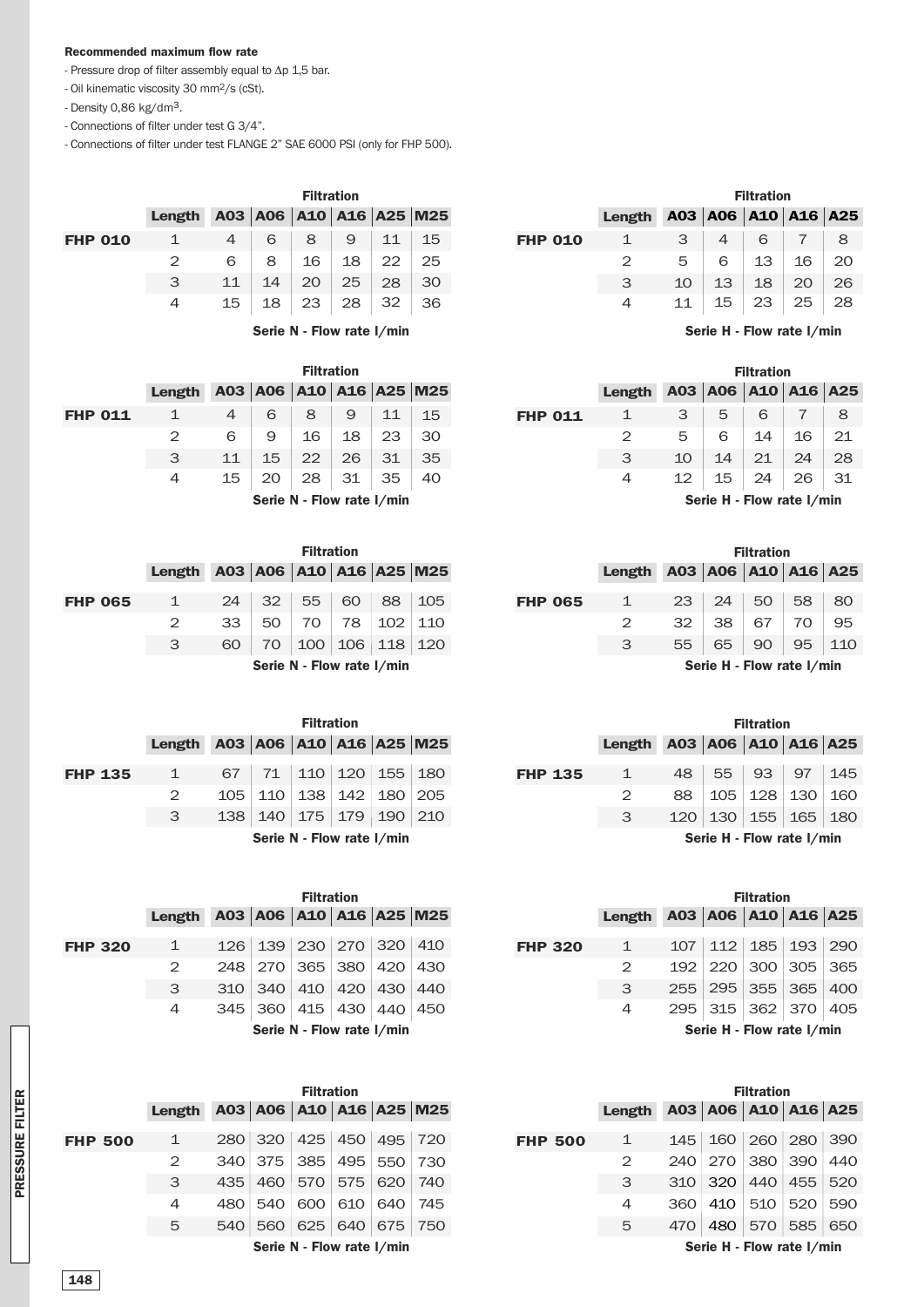







**P RES S U RE FILTER**



**Thread connections**

SAE6-9/16" - 18UNF

| <b>Filter</b> | н   |
|---------------|-----|
| Length        | mm  |
| 1             | 92  |
| 2             | 103 |
| з             | 153 |
| 4             | 203 |

| Type | <b>Size</b>            | Е<br>Depth $12 \text{ mm}$ |
|------|------------------------|----------------------------|
| A    | G 1/4"                 | M <sub>6</sub>             |
| в    | $1/4$ " NPT            | $1/4$ " UNC                |
| C    | SAE 5 - 1/2" - 20 UNF  | $1/4$ " UNC                |
| D    | G3/8"                  | M <sub>6</sub>             |
| Е    | 3/8" NPT               | $1/4$ " UNC                |
| F    | SAE 6 - 9/16" - 18 UNF | $1/4$ " UNC                |

1/4"UNC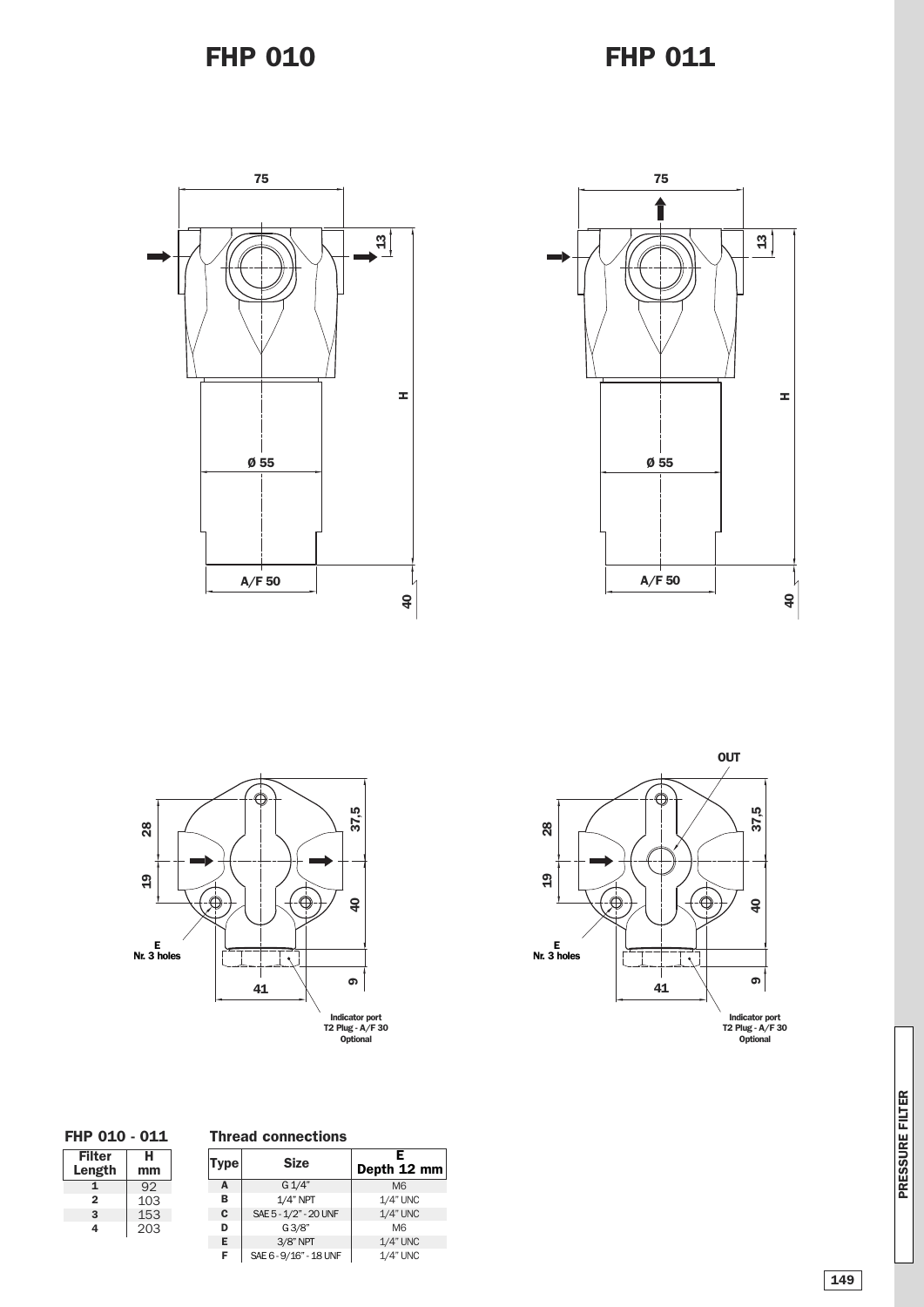### **FHP 065**

## **FHP 135**









| <b>FHP 065</b> | <b>FHP 135</b> |
|----------------|----------------|
|----------------|----------------|

| Filter<br>Length | н<br>mm |
|------------------|---------|
|                  | 196     |
| 2                | 227     |
| з                | 329     |

| Filter | н   |
|--------|-----|
| Length | mm  |
|        | 260 |
| 2      | 373 |
| з      | 448 |
|        |     |

#### **FHP 065 - Thread connections**

| Type           | <b>Size</b>              | E<br>Depth 15 mm |
|----------------|--------------------------|------------------|
| G1             | $G \frac{1}{2}$          | M <sub>8</sub>   |
| G <sub>2</sub> | G3/4"                    | M <sub>8</sub>   |
| G <sub>3</sub> | $1/2$ " NPT              | 5/16" UNC        |
| G4             | $3/4"$ NPT               | 5/16" UNC        |
| G <sub>5</sub> | SAE 8 - 3/4" - 16 UNF    | 5/16" UNC        |
| G6             | SAE 12 - 1 1/16" - 12 UN | 5/16" UNC        |

#### **FHP 135 - Thread connections**

| <b>Type</b>    | <b>Size</b>              | Е<br>Depth 10 mm |
|----------------|--------------------------|------------------|
| G1             | G3/4"                    | M <sub>10</sub>  |
| G <sub>2</sub> | $G_1$ "                  | M <sub>10</sub>  |
| G <sub>3</sub> | $3/4"$ NPT               | 3/8" UNC         |
| G <sub>4</sub> | $1"$ NPT                 | 3/8" UNC         |
| G <sub>5</sub> | SAE 12 - 1 1/16" - 12 UN | 3/8" UNC         |
| G <sub>6</sub> | SAE 16 - 15/16" - 12 UN  | 3/8" UNC         |

#### **FHP 135 - Flange connections**

| Type           | <b>Size</b>           | E<br>Depth 10 mm |
|----------------|-----------------------|------------------|
| F1             | 3/4" SAE 3000 psi/M   | M <sub>10</sub>  |
| F <sub>2</sub> | 1" SAE 3000 psi/M     | M1O              |
| F <sub>3</sub> | 3/4" SAE 3000 psi/UNC | 3/8" UNC         |
| F4             | 1" SAE 3000 psi/UNC   | 3/8" UNC         |
| F <sub>5</sub> | 3/4" SAE 6000 psi/M   | M <sub>10</sub>  |
| F <sub>6</sub> | 3/4" SAE 6000 psi/UNC | 3/8" UNC         |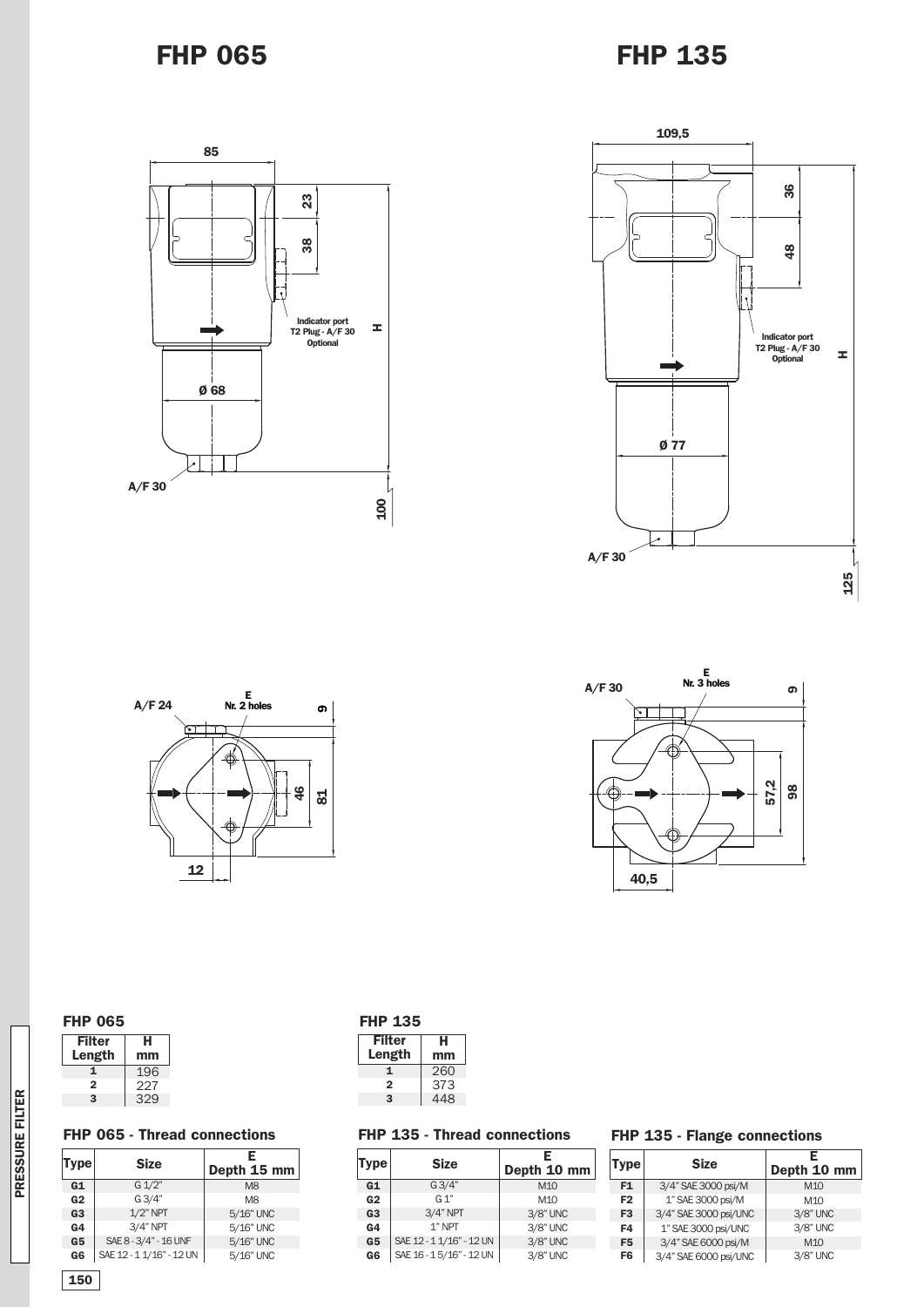



**FHP 320 length 4**



#### **FHP 320 - Thread connections**

| Type           | <b>Size</b>            | E<br>Depth 15 mm |
|----------------|------------------------|------------------|
| G1             | G11/4"                 | M <sub>12</sub>  |
| G <sub>2</sub> | G11/2"                 | M <sub>12</sub>  |
| G <sub>3</sub> | 1 1/4" NPT             | $1/2$ " UNC      |
| G <sub>4</sub> | 1 1/2" NPT             | 1/2" UNC         |
| G <sub>5</sub> | SAE 20 - 15/8" - 12 UN | $1/2$ " UNC      |
| G6             | SAE 24 - 17/8" - 12 UN | 1/2" UNC         |

### **FHP 320 - Flange connections**

| Type           | <b>Size</b>             | F.<br>Depth 15 mm |
|----------------|-------------------------|-------------------|
| F1             | 1 1/4" SAE 3000 psi/M   | M <sub>12</sub>   |
| F <sub>2</sub> | 1 1/2" SAE 3000 psi/M   | M <sub>12</sub>   |
| F <sub>3</sub> | 1 1/4" SAE 3000 psi/UNC | $1/2$ " UNC       |
| F4             | 1 1/2" SAE 3000 psi/UNC | 1/2" UNC          |
| F5             | 1 1/4" SAE 6000 psi/M   | M <sub>12</sub>   |
| F6             | 1 1/4" SAE 6000 psi/UNC | $1/2$ " UNC       |

| <b>FHP 320</b>          |         | <b>FHP 500</b>          |
|-------------------------|---------|-------------------------|
| <b>Filter</b><br>Length | н<br>mm | <b>Filter</b><br>Length |
| 1                       | 299     |                         |
| 2                       | 422     | $\overline{2}$          |
| 3                       | 554     | 3                       |
| 4                       | 707     |                         |
|                         |         |                         |

**Style P01 Standard maintenance from head. Style P02 Maintenance option from housing base.**

| Style P01                        |          |  |  |  |  |  |  |
|----------------------------------|----------|--|--|--|--|--|--|
| <b>Filter length</b><br>$L$ (mm) |          |  |  |  |  |  |  |
| $4 - 5$                          | 150      |  |  |  |  |  |  |
|                                  |          |  |  |  |  |  |  |
|                                  |          |  |  |  |  |  |  |
| <b>Style P02</b>                 |          |  |  |  |  |  |  |
| <b>Filter length</b>             | $L$ (mm) |  |  |  |  |  |  |
|                                  | 480      |  |  |  |  |  |  |

> > **4 5**

**H mm**



**\* Only for Reverse flow**

**12\***

**FHP 500 length 4 - 5**

**60**

**A/F 46**



#### **FHP 500 - Thread connections**

| <b>Type</b>    | <b>Size</b>            | F<br>Depth $15$ mm |
|----------------|------------------------|--------------------|
| G1             | G11/2"                 | M <sub>12</sub>    |
| G <sub>2</sub> | $11/2$ " NPT           | $1/2$ " UNC        |
| G <sub>3</sub> | SAE 24 - 17/8" - 12 UN | $1/2$ " UNC        |

#### 820 **FHP 500 - Flange connections**

| Type           | <b>Size</b>             | Е<br>Depth 15 mm |
|----------------|-------------------------|------------------|
| F <sub>1</sub> | 1 1/2" SAE 3000 psi/M   | M <sub>12</sub>  |
| F <sub>2</sub> | 1 1/2" SAE 3000 psi/UNC | 1/2" UNC         |
| F <sub>3</sub> | 2" SAE 3000 psi/M       | M <sub>12</sub>  |
| F4             | 2" SAE 3000 psi/UNC     | 1/2" UNC         |
| F <sub>5</sub> | 1 1/2" SAE 6000 psi/M   | M12              |
| F <sub>6</sub> | 1 1/2" SAE 6000 psi/UNC | 1/2" UNC         |
| F7             | 2" SAE 6000 psi/M       | M <sub>12</sub>  |
| F8             | 2" SAE 6000 psi/UNC     | $1/2$ " UNC      |

**P RES S U RE FILTER**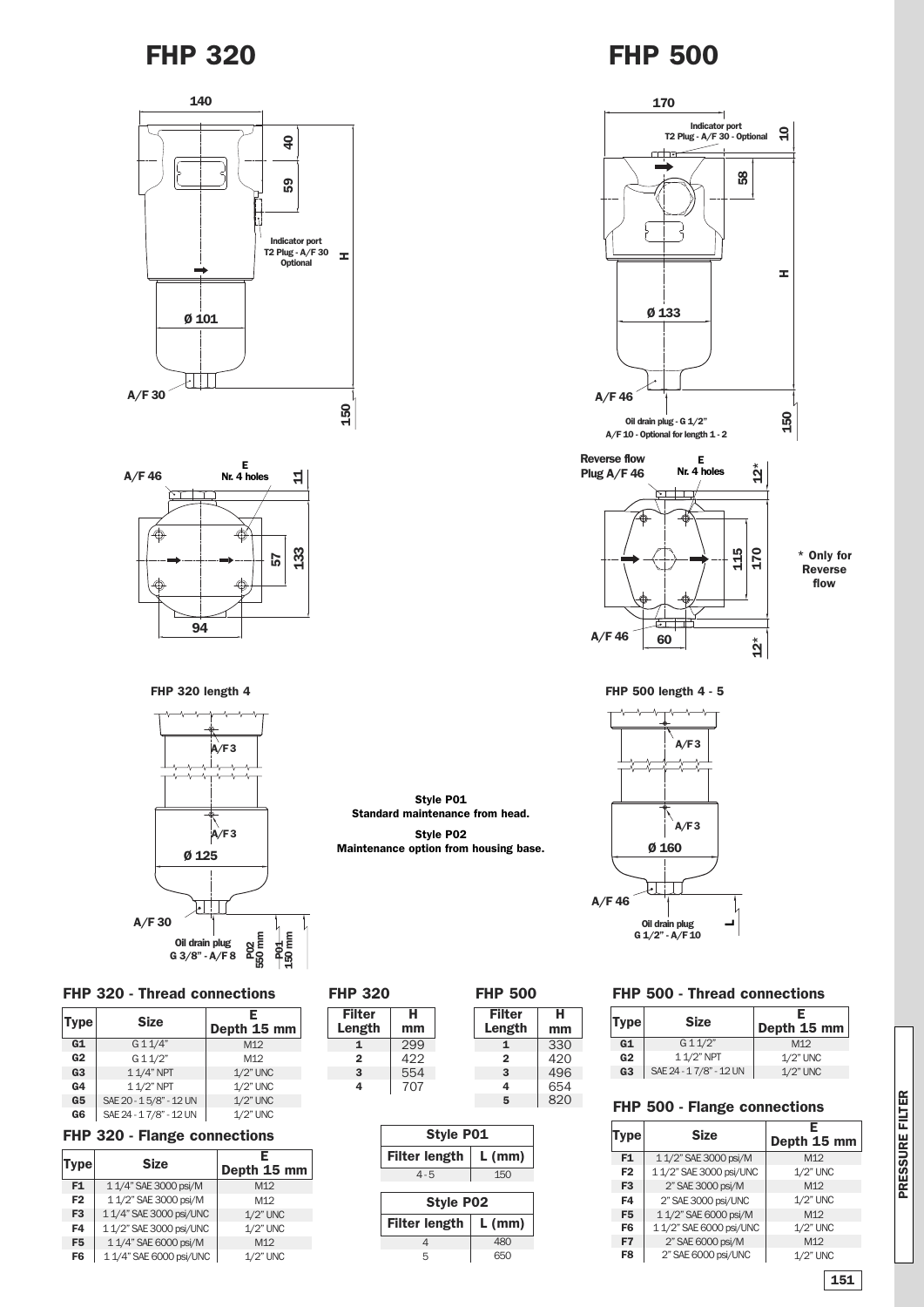# **Spare parts**



|                              | <b>Item</b>    | <b>Description</b>        | Q.ty         | FHP 010 - 011      | <b>FILTER Series</b> |  |
|------------------------------|----------------|---------------------------|--------------|--------------------|----------------------|--|
|                              | 1              | Filter assembly           | 1            | See order table    |                      |  |
|                              | $\overline{2}$ | Filter element            | $\mathbf 1$  | See order table    |                      |  |
|                              | 3              | Seal Kit                  |              | <b>NBR</b>         | <b>FPM</b>           |  |
|                              |                |                           | $\mathbf{1}$ | 02050501           | 02050492             |  |
|                              | 3a             | O-Ring for filter element | $\mathbf{1}$ | O-R 121            |                      |  |
|                              |                |                           |              |                    | Ø 15,88 x 2,62       |  |
|                              | 3 <sub>b</sub> | O-Ring for housing        | $\mathbf{1}$ |                    | 0-R 3168             |  |
|                              |                |                           |              | Ø42,52 x 3,53      |                      |  |
|                              | 3 <sub>c</sub> | Anti-extrusion ring       | $\mathbf{1}$ | Parbak 131         |                      |  |
|                              |                |                           |              | Ø43.33 x 2.18      |                      |  |
| <b>PRESSURE FILTER</b><br>3d |                | Indicator seal            | $\mathbf{1}$ | 01030058<br>(HNBR) | 01030046<br>(FPM)    |  |
|                              |                |                           |              | 0-R 2050           |                      |  |
| 3 <sub>e</sub>               |                | O-Ring indicator          | $\mathbf{1}$ |                    | Ø 12,42 x 1,78       |  |
|                              | 4              | Indicator connection plug | $1*$         | T <sub>2</sub> H   | T2V                  |  |

\* 0 for version 1 (without indicator port) 1 for version 2 (with indicator port)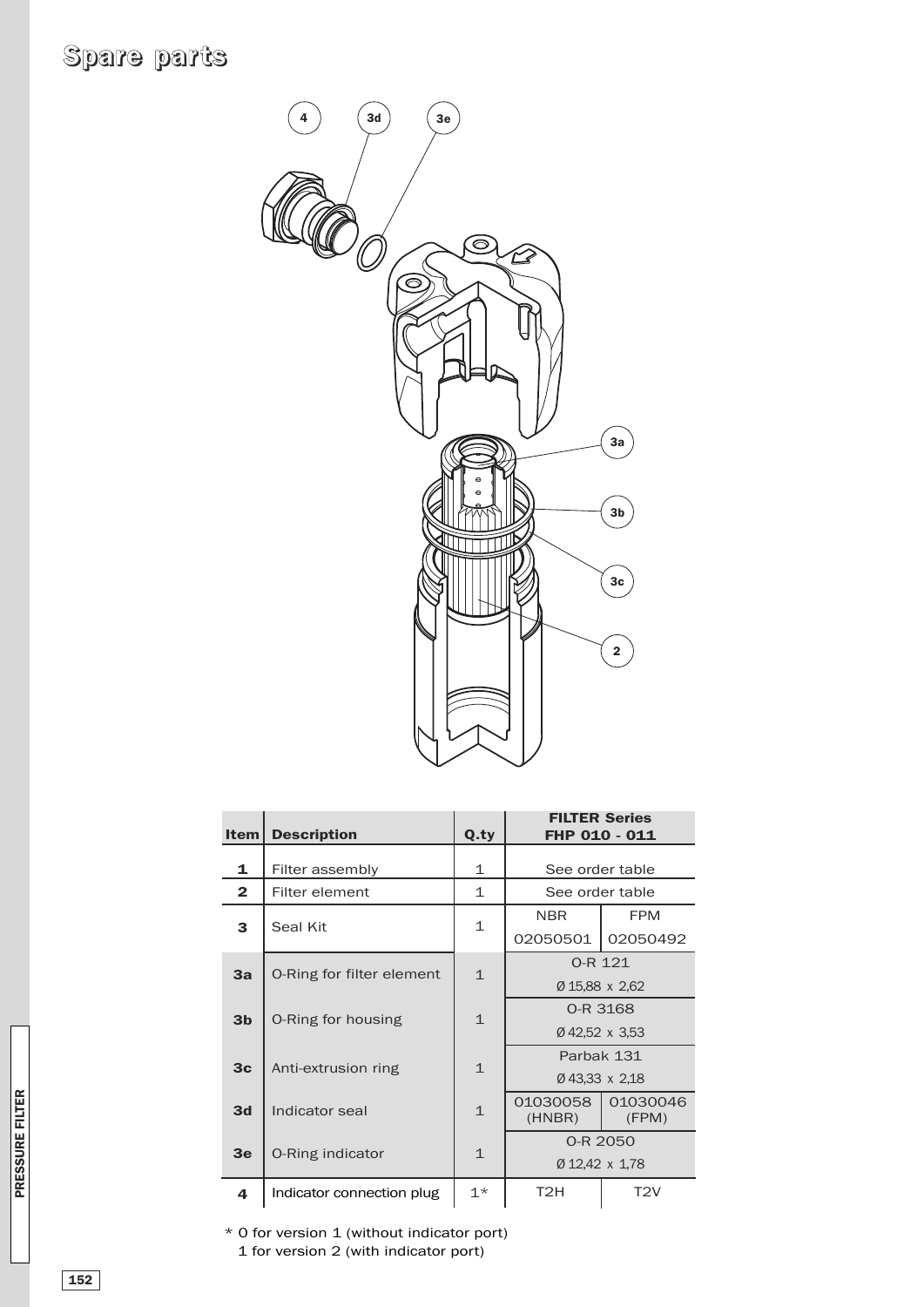# **Spare parts**



|                | <b>Item</b> Description   | Q.ty           | <b>FILTER Series</b><br><b>FHP 065</b><br><b>FHP 135</b><br><b>FHP 320</b> |                   |                    |                    |                     |                   |  |  |  |  |
|----------------|---------------------------|----------------|----------------------------------------------------------------------------|-------------------|--------------------|--------------------|---------------------|-------------------|--|--|--|--|
|                |                           |                |                                                                            |                   |                    |                    |                     |                   |  |  |  |  |
| 1              | Filter assembly           | $\mathbf{1}$   |                                                                            | See order table   |                    |                    |                     |                   |  |  |  |  |
| $\mathbf{2}$   | Filter element            | $\mathbf{1}$   |                                                                            |                   | See order table    |                    |                     |                   |  |  |  |  |
| 3              | <b>Seal Kit</b>           |                | <b>NBR</b>                                                                 | <b>FPM</b>        | <b>NBR</b>         | <b>FPM</b>         | <b>NBR</b>          | <b>FPM</b>        |  |  |  |  |
|                |                           | $\mathbf{1}$   | 02050265                                                                   | 02050276          | 02050269           | 02050280           | 02050272            | 02050283          |  |  |  |  |
|                |                           |                |                                                                            | O-R 4100          |                    | 0-R 3106           | O-R 144             |                   |  |  |  |  |
| 3a             | Filter element seal       | $\mathbf{1}$   |                                                                            | Ø 24,99 x 3,53    | Ø 26,65 x 2,62     |                    | Ø 39,69 x 3,53      |                   |  |  |  |  |
|                |                           |                | O-R 159                                                                    |                   |                    | 0-R 3256           | 2 pcs               | 0-R 3350          |  |  |  |  |
| 3 <sub>b</sub> | <b>Bowl seal</b>          | $\mathbf{1}$   |                                                                            | Ø 55,56 x 3,53    |                    | Ø 64,77 x 2,62     |                     | Ø 88,57 x 2,62    |  |  |  |  |
|                |                           |                |                                                                            | Parbak 227        | Parbak 144         |                    | 2 pcs<br>Parbak 153 |                   |  |  |  |  |
| 3 <sub>c</sub> | Bowl anti-extrusion ring  | $\mathbf{1}$   | Ø 54,53 x 3                                                                |                   | Ø 63,96 x 2,18     |                    | Ø 89,36 x 2,18      |                   |  |  |  |  |
| 3d             | <b>IGasket</b>            | $\mathbf{1}$   | 01030058<br>(HNBR)                                                         | 01030046<br>(FPM) | 01030058<br>(HNBR) | 01030046<br>(FPM)  | 01030058<br>(HNBR)  | 01030046<br>(FPM) |  |  |  |  |
|                |                           |                |                                                                            | 0-R 2050          |                    | 0-R 2050           |                     | 0-R 2050          |  |  |  |  |
| 3 <sub>e</sub> | O-Ring indicator          | $\mathbf{1}$   | Ø 12,42 x 1,78                                                             |                   |                    | Ø 12,42 x 1,78     | Ø 12,42 x 1,78      |                   |  |  |  |  |
| 3f             | Drain plug                | $\overline{2}$ |                                                                            |                   |                    |                    | $G \frac{3}{8}$     |                   |  |  |  |  |
|                |                           |                |                                                                            |                   |                    |                    | with seal           |                   |  |  |  |  |
| 3g             | <b>Protective seal</b>    | $\mathbf{1}$   |                                                                            | 01026521          |                    | 01026509           | 01026510            |                   |  |  |  |  |
| 3 <sub>h</sub> |                           | $\mathbf{1}$   | 0-R 121 (90 Sh A)                                                          |                   |                    | 0-R 3087 (90 Sh A) | O-R 3143 (90 Sh A)  |                   |  |  |  |  |
|                | Bp or Non-Bp seal         |                |                                                                            | Ø 15,88 x 2,62    | Ø 21,89 x 2,62     |                    | Ø 36,14 x 2,62      |                   |  |  |  |  |
|                | Bp or Non-Bp seal         | $\mathbf{1}$   |                                                                            | 0-R 2031          |                    | 0-R 2037           | 0-R 2081            |                   |  |  |  |  |
| 3m             |                           |                |                                                                            | Ø 7,66 x 1,78     | Ø 9,25 x 1,78      |                    |                     | Ø 20,35 x 1,78    |  |  |  |  |
| 4              | Indicator connection plug | $\mathbf 1$    | T <sub>2</sub> H                                                           | T <sub>2V</sub>   | T <sub>2</sub> H   | T <sub>2V</sub>    | T <sub>2</sub> H    | T2V               |  |  |  |  |
| 5              | Bypass assembly           | $\mathbf{1}$   | 02001116                                                                   | 02001136          | 02001117           | 02001137           | 02001118            | 02001138          |  |  |  |  |
| 6              | Non-bypass assembly       | $\mathbf{1}$   | 02001142                                                                   | 02001139          |                    | 02001143 02001392  | 02001144            | 02001395          |  |  |  |  |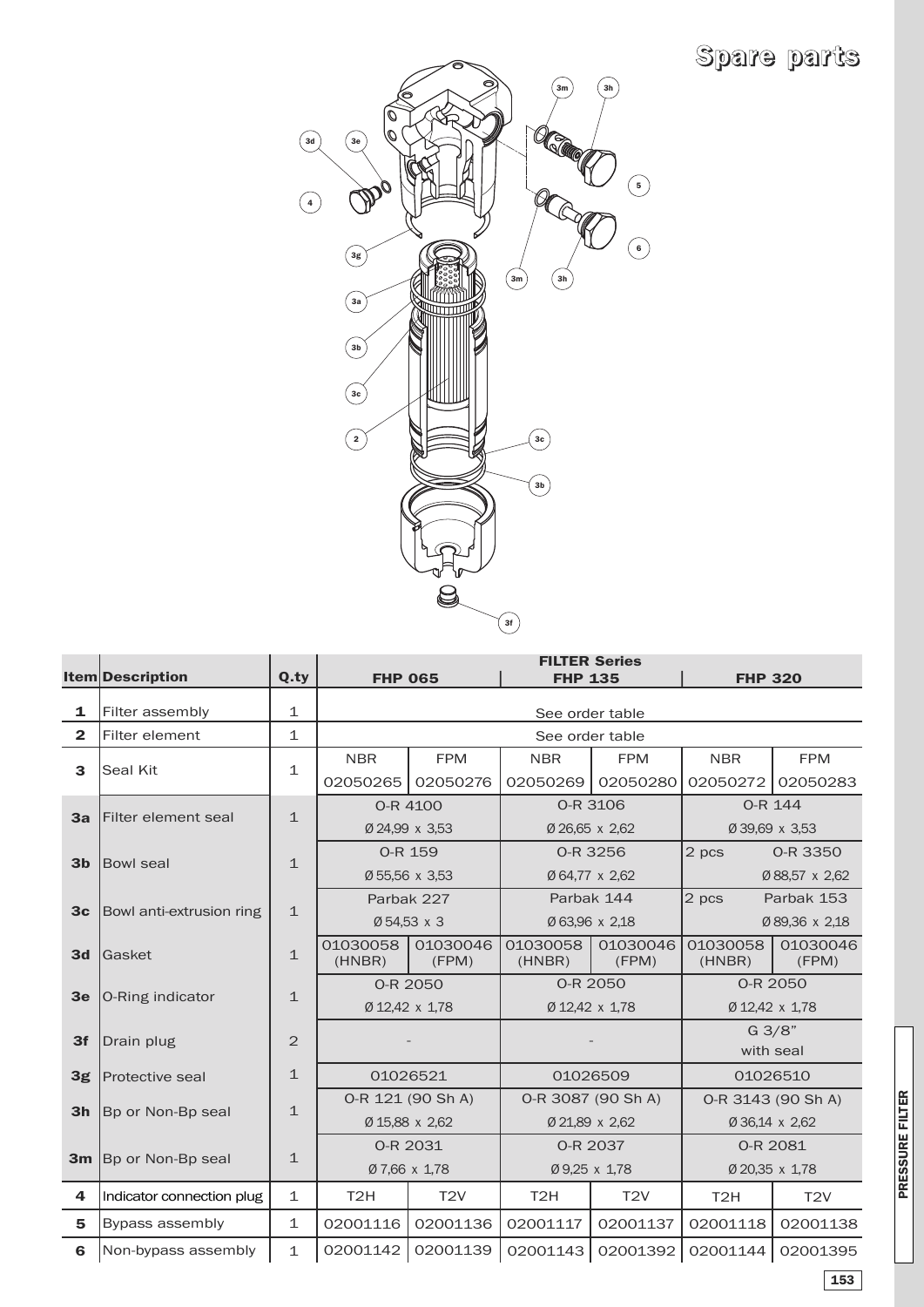

| <b>Item</b>    | <b>Description</b>            | Q.ty           | <b>FILTER Series</b><br><b>FHP 500</b>  |                 |  |  |
|----------------|-------------------------------|----------------|-----------------------------------------|-----------------|--|--|
| 1              | Filter assembly               | $\mathbf 1$    |                                         | See order table |  |  |
| $\overline{2}$ | Filter element                | $\mathbf{1}$   | See order table                         |                 |  |  |
| 3              | Seal Kit                      | 1              | <b>NBR</b>                              | <b>FPM</b>      |  |  |
|                |                               |                | 02050330                                | 02050331        |  |  |
| 3a             | Filter element seal           |                |                                         | 0-R 153         |  |  |
|                |                               | $\mathbf{1}$   | Ø49,21 x 3,53                           |                 |  |  |
| 3 <sub>b</sub> | <b>Bowl seal</b>              | $\overline{2}$ | 0-R 4462                                |                 |  |  |
|                |                               |                | Ø 117,10 x 3,53                         |                 |  |  |
| 3 <sub>c</sub> | Bowl seal anti-extrusion ring | $\overline{2}$ |                                         | Parbak 247      |  |  |
|                |                               |                | Ø 117,63 x 3                            |                 |  |  |
| 3d             | Gasket                        | $\mathbf{1}$   | 01030058<br>01030046<br>(HNBR)<br>(FPM) |                 |  |  |
| 3 <sub>e</sub> |                               | $\mathbf{1}$   | 0-R 2050                                |                 |  |  |
|                | O-Ring indicator              |                | Ø 12,42 x 1,78                          |                 |  |  |
| 3f             | Drain plug                    | $\mathbf{1}$   | $G \frac{1}{2}$                         |                 |  |  |
|                |                               |                | with seal                               |                 |  |  |
| 3g             | Reverse flow seal             | $\mathbf{1}$   | 0-R 3143 (90 Sh A)                      |                 |  |  |
|                |                               |                |                                         | Ø 36,14 x 2,62  |  |  |
| 4              | Indicator connection plug     | $\mathbf{1}$   | T <sub>2</sub> H                        | T2V             |  |  |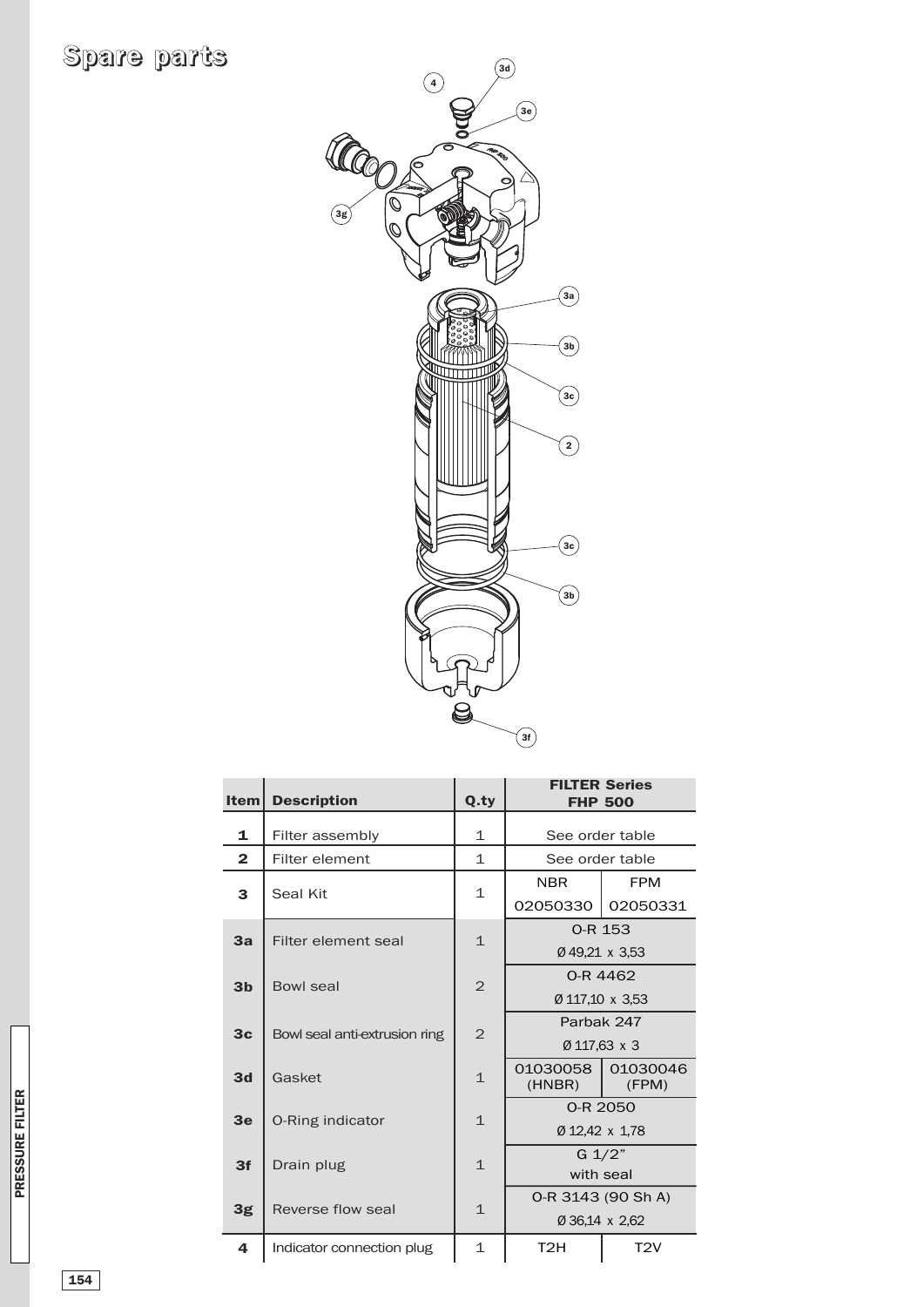# **Ordering information FHP 010 - 011**

| <b>Filter assembly</b><br>FHP<br><b>Example: FHP</b><br><b>Filter element</b> | 1<br>010<br>1                                           | $\mathbf{2}$<br>$\mathbf{2}$<br>$\overline{\mathbf{2}}$ | 3<br>B<br>7 | 4<br>A<br>4                                  | 5<br>A<br>8                             | 6<br>1<br>9               | 7<br>A10                   | 8<br>н | 9<br><b>P01</b>            |  |  |
|-------------------------------------------------------------------------------|---------------------------------------------------------|---------------------------------------------------------|-------------|----------------------------------------------|-----------------------------------------|---------------------------|----------------------------|--------|----------------------------|--|--|
| HP                                                                            |                                                         |                                                         |             |                                              |                                         |                           |                            |        |                            |  |  |
|                                                                               |                                                         |                                                         |             |                                              |                                         |                           |                            |        |                            |  |  |
| <b>Example: HP</b>                                                            | 011                                                     | $\mathbf{2}$                                            | A10         | A                                            | н                                       | <b>P01</b>                |                            |        |                            |  |  |
| 1 - Style                                                                     |                                                         |                                                         |             | 6 - Indicator port                           |                                         |                           |                            |        |                            |  |  |
| <b>Filter</b>                                                                 | <b>Filter element</b>                                   |                                                         |             | 1                                            |                                         | Without indicator port    |                            |        |                            |  |  |
| 010<br>011<br> 011 <br>011                                                    |                                                         |                                                         |             | $\overline{\mathbf{2}}$                      |                                         | With indicator port       |                            |        |                            |  |  |
|                                                                               |                                                         |                                                         |             | 7 - Filter element                           |                                         |                           |                            |        |                            |  |  |
| 2 - Filter length                                                             |                                                         |                                                         |             | A03                                          |                                         |                           | Inorganic microfibre 3 um  |        |                            |  |  |
| 010<br>1                                                                      | $\mathbf 2$<br>3<br>4                                   |                                                         |             | <b>A06</b>                                   |                                         |                           | Inorganic microfibre 6 um  |        | Absolute filtration        |  |  |
| $\mathbf{1}$<br>011                                                           | $\mathbf{2}$<br>$\mathbf{3}$<br>$\overline{\mathbf{4}}$ |                                                         |             | A10                                          |                                         |                           | Inorganic microfibre 10 µm |        | Inorganic<br>Microfibre    |  |  |
|                                                                               |                                                         |                                                         |             | A16                                          |                                         |                           | Inorganic microfibre 16 µm |        | $\text{fsx (c)} \geq 1000$ |  |  |
| 3 - Valves                                                                    |                                                         |                                                         |             | A25                                          | Inorganic microfibre 25 µm              |                           |                            |        |                            |  |  |
|                                                                               |                                                         |                                                         |             | M25                                          |                                         | Wire mesh 25 µm           |                            |        | Nominal<br>Filtration      |  |  |
| S<br>Without bypass<br>в<br>With bypass (opening pressure: 6 bar)             |                                                         |                                                         |             |                                              |                                         |                           |                            |        |                            |  |  |
| $\mathbf v$<br>With reverse flow + without bypass                             |                                                         |                                                         |             | 8 - Max filter element differential pressure |                                         |                           |                            |        |                            |  |  |
| z<br>With reverse flow + bypass                                               |                                                         |                                                         |             | N                                            |                                         |                           |                            |        |                            |  |  |
|                                                                               |                                                         |                                                         |             | н.                                           | $\Delta p$ 20 bar<br>$\Delta p$ 210 bar |                           |                            |        |                            |  |  |
| 4 - Filter seals                                                              |                                                         |                                                         |             |                                              |                                         |                           |                            |        |                            |  |  |
| <b>NBR</b><br>A                                                               |                                                         |                                                         |             | 9 - Option                                   |                                         |                           |                            |        |                            |  |  |
| v<br><b>FPM</b>                                                               |                                                         |                                                         |             | P01                                          |                                         | <b>MP Filtri standard</b> |                            |        |                            |  |  |
|                                                                               |                                                         |                                                         |             | <b>Pxx</b>                                   |                                         | Customer request          |                            |        |                            |  |  |
| <b>5 - Connections</b>                                                        |                                                         |                                                         |             |                                              |                                         |                           |                            |        |                            |  |  |
| <b>Threaded</b>                                                               |                                                         |                                                         |             |                                              |                                         |                           |                            |        |                            |  |  |
| FHP 010 - 011                                                                 |                                                         |                                                         |             |                                              |                                         |                           |                            |        |                            |  |  |
| <b>Size</b><br><b>Type</b>                                                    |                                                         |                                                         |             | Indicator plug:                              |                                         |                           |                            |        |                            |  |  |
| G 1/4"<br>Α                                                                   |                                                         |                                                         |             | Phosphated Steel plug T2 has                 |                                         |                           |                            |        |                            |  |  |
| $1/4"$ NPT<br>в                                                               |                                                         |                                                         |             | to be ordered separately.                    |                                         |                           |                            |        |                            |  |  |
| С<br>SAE 5 - 1/2" - 20 UNF<br>G3/8"<br>D                                      |                                                         |                                                         |             | Code                                         |                                         |                           |                            |        |                            |  |  |
| Е<br>3/8" NPT<br>F.<br>SAE 6 - 9/16" - 18 UNF                                 |                                                         |                                                         |             | T2H                                          | Seal NBR                                |                           |                            |        |                            |  |  |
|                                                                               |                                                         |                                                         |             | T2V                                          | Seal FPM                                |                           |                            |        |                            |  |  |

**For Clogging Indicator:** See page 324

The colours of the products shown on the cover are purely guideline. Copyright. All rights reserved.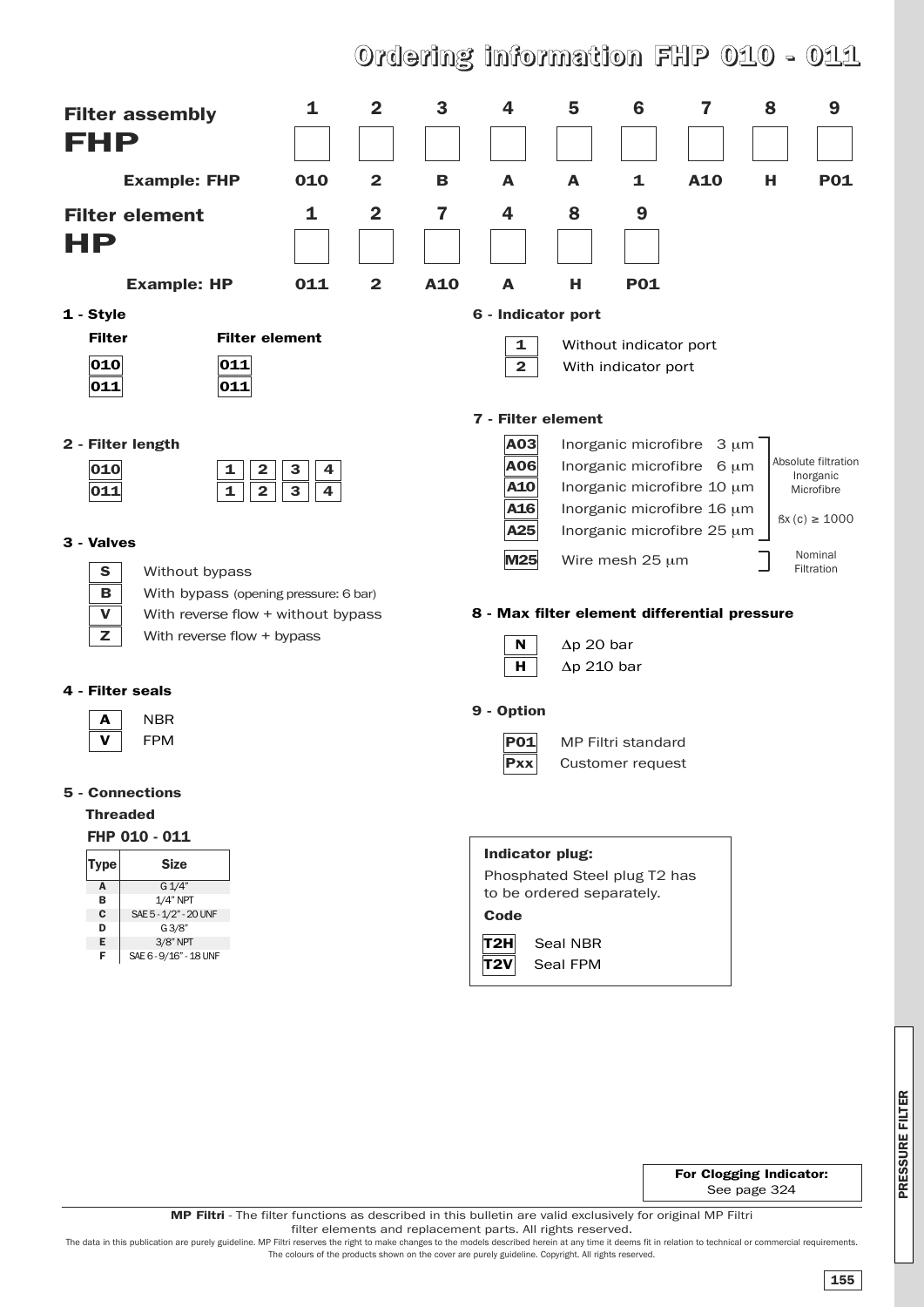# **Ordering information FHP 065 - 135 - 320**



**PRES S U RE FILTER**

**MP Filtri** - The filter functions as described in this bulletin are valid exclusively for original MP Filtri filter elements and replacement parts. All rights reserved. The data in this publication are purely guideline. MP Filtri reserves the right to make changes to the models described herein at any time it deems fit in relation to technical or commercial requirements.

**Size**

11/4" SAE3000psi/M 11/2" SAE3000psi/M 11/4" SAE3000psi/UNC 1 1/2" SAE 3000 psi/UNC 11/4" SAE6000psi/M 1 1/4" SAE 6000 psi/UNC

**F1 F2 F3 F4 F5 F6**

**Type**

**Size**

3/4" SAE3000psi/M 1" SAE3000psi/M 3/4" SAE 3000 psi/UNC  $1"$  SAE 3000 psi/UNC 3/4" SAE 6000 psi/M 3/4" SAE 6000 psi/UNC

The colours of the products shown on the cover are purely guideline. Copyright. All rights reserved.

**For Clogging Indicator:** See page 324

**F1 F2 F3 F4 F5 F6**

**Type**